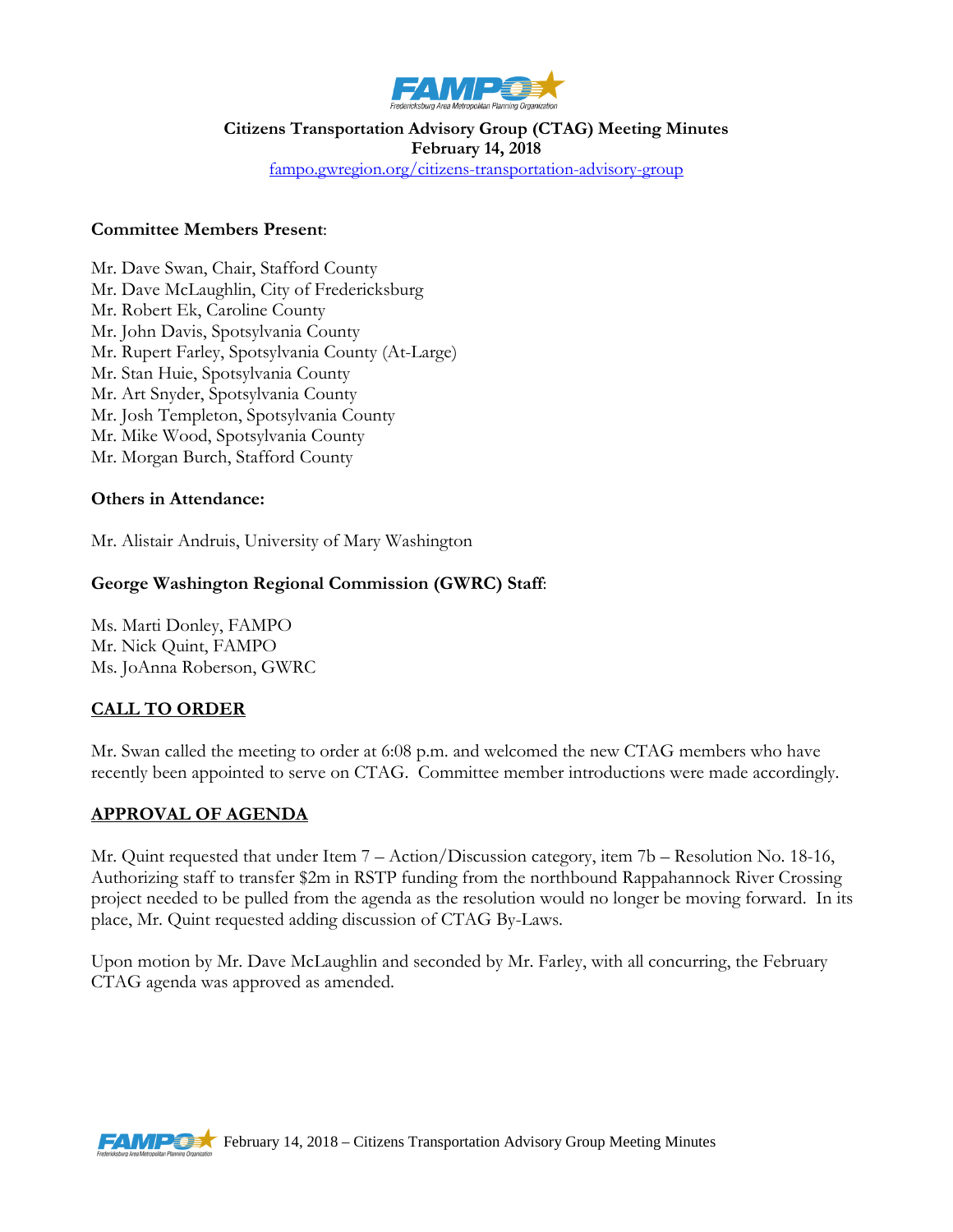# **APPROVAL OF CTAG MEETING SUMMARY OF JANUARY 10, 2018**

Upon motion by Mr. Farley and seconded by Mr. Dave McLaughlin, with all others concurring, the January CTAG committee minutes were accepted as submitted.

### **REVIEW OF FAMPO POLICY COMMITTEE MEETING OF JANUARY 22, 2018**

Mr. Quint advised the Policy Committee tasked staff with compiling draft FAMPO letters to be forwarded to the Secretary of Transportation's office for review, input & feedback on the following two topics: a request that the State conduct an Intelligent Transportation System (ITS) & Integrated Corridor Management (ICM) study for the I-95 corridor from I-495 to Exit 126 at Massaponax; and a request that the State consider developing new transportation revenue systems that are not based on gas tax revenues.

In regard to Resolution No. 18-16 that was pulled from tonight's agenda, Mr. Quint advised this Resolution was deferred for action until the February meeting as additional clarification was needed.

The resolution was drafted after FAMPO received notification last month that the State had designated funding to completely fund the I-95 northbound Rappahannock River Crossing project. Prior to this designation, FAMPO had allocated \$2m from CMAQ funds to be applied to the \$132m project cost. Once the notification was received that this project was now fully funded and would in fact move forward, FAMPO was requesting endorsement of the Resolution asking that the State re-designate the \$2m of CMAQ funding back to the region to be re-allocated to other regionally significant projects.

However, since the January Policy Committee meeting, staff has been advised by VDOT that the total funding for the northbound river crossing project included monies being allocated from various entities – i.e. the State, TransUrban, Fred Ex, & FAMPO so the \$2m FAMPO had allocated previously was still a needed element in order to fully fund the project.

Mr. Quint advised Resolution No. 18-16 would now not move forward for Policy Committee endorsement at this time.

# **PUBLIC COMMENT**

None

# **NEW BUSINESS**

None

# **DISCUSSION/ACTION ITEMS**

### **a.) Congestion Mitigation and Air Quality (CMAQ/Regional Surface Transportation Program (RSTP) Update** – Mr. Nick Quint

Mr. Quint advised that CMAQ/RSTP funding allocations are the regional money that FAMPO receives and controls and distributes to eligible locality projects. Mr. Quint advised the projects eligible need to

**FAMP C** February 14, 2018 – Citizens Transportation Advisory Group Meeting Minutes 2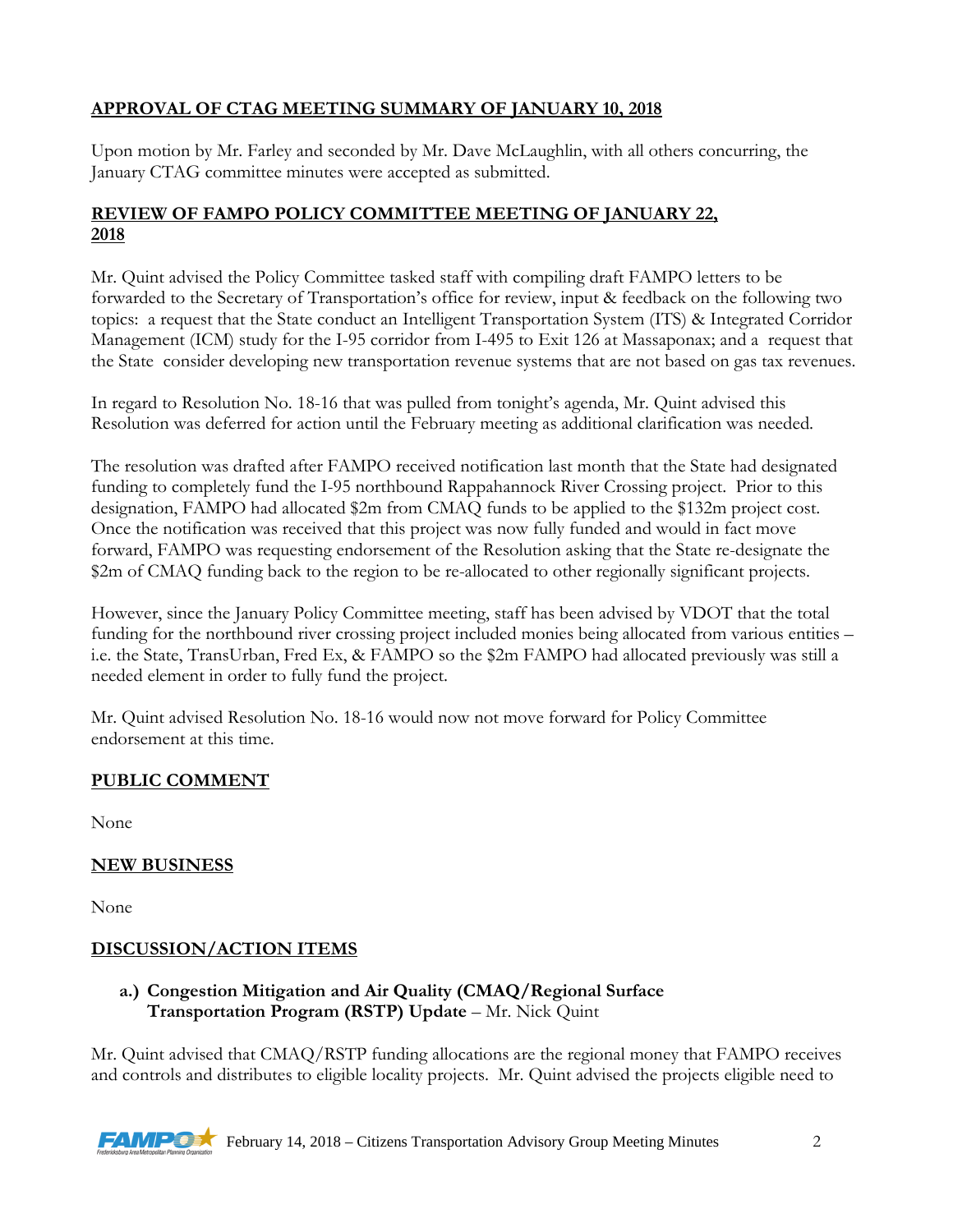meet certain criteria and can only be applied to localities within the FAMPO region that includes the City of Fredericksburg and the Counties of Spotsylvania & Stafford. (GWRC would be the agency that oversees projects submitted from the Counties of Caroline and King George).

Mr. Quint advised the following three projects have been submitted from the FAMPO localities for funding consideration:

City of Fredericksburg – Gateway Boulevard extension (Plank Road to Cowan Boulevard)

County of Spotsylvania – Mine Road widening (Spotsylvania Avenue/Falcon Drive to Hardwood Lane/Campbell Drive)

County of Stafford – new FRED bus route from Garrisonville to Quantico

Mr. Quint advised the Stafford project would be a new FRED bus route that begins in Garrisonville and ends at the Quantico VRE station. Mr. Swan asked who owns FRED. Mr. Quint relayed that jurisdiction over FRED is the City of Fredericksburg; however, funding is subsidized from the FAMPO/GWRC localities and private businesses. Mr. Swan asked how FAMPO has assisted FRED in the past. Mr. Quint stated that funding to FRED has occurred from FAMPO for the eligible CMAQ projects that have included the occasional purchase of new buses, upgrades, signage, & benches at FRED bus stops throughout the region, etc.

Mr. Farley asked if the new FRED bus route is a recommendation from the Phase 2 I-95 transit study. Mr. Quint stated this completed study did in fact recommend additional commuter routes for long distance trips as well as for feeder routes from the region to the VRE stations; however, the proposed route from Garrisonville to Quantico is a request made by the Stafford Board of Supervisors via its local planning staff.

Mr. Quint relayed the project in the City is for extension from Cowan Boulevard to Plank Road in Spotsylvania County. This project is Phase 1 of a larger extension project to Fall Hill Avenue. Mr;. Quint relayed the City of Fredericksburg is considering submitting this project under Round 3 of the Smart Scale application process. Mr. Farley asked if any designated funding is already allocated to this project. Mr. Quint stated that right-of-way costs for this project will be privately funded by the developer.

Mr. Quint stated the Spotsylvania project would widen the existing lanes from 2 to 4 lanes and will also add the inclusion of a bicycle/pedestrian lane and will begin at Spotsylvania Avenue/Falcon Drive and end at Hardwood Lane/Campbell Drive which is approximately half-way down Mine Road.

Mr. Quint advised the projects received will be scored based on the project methodology that is implemented by the State and this process will be completed in February. In March, staff will receive the allocated budgets from the State and draft allocations will be applied to the projects. In April, the Policy Committee will be asked to endorse the projects/allocations.

Mr. Quint relayed that the CMAQ/RSTP funding resources are in addition to the monies received from Smart Scale and equate to \$4m annually. Mr. Quint relayed CMAQ/RSTP funding can be allocated to eligible projects for any of the three project phases which are: PE (preliminary engineering); R-O-W



**FAMPOR** February 14, 2018 – Citizens Transportation Advisory Group Meeting Minutes  $\frac{3}{3}$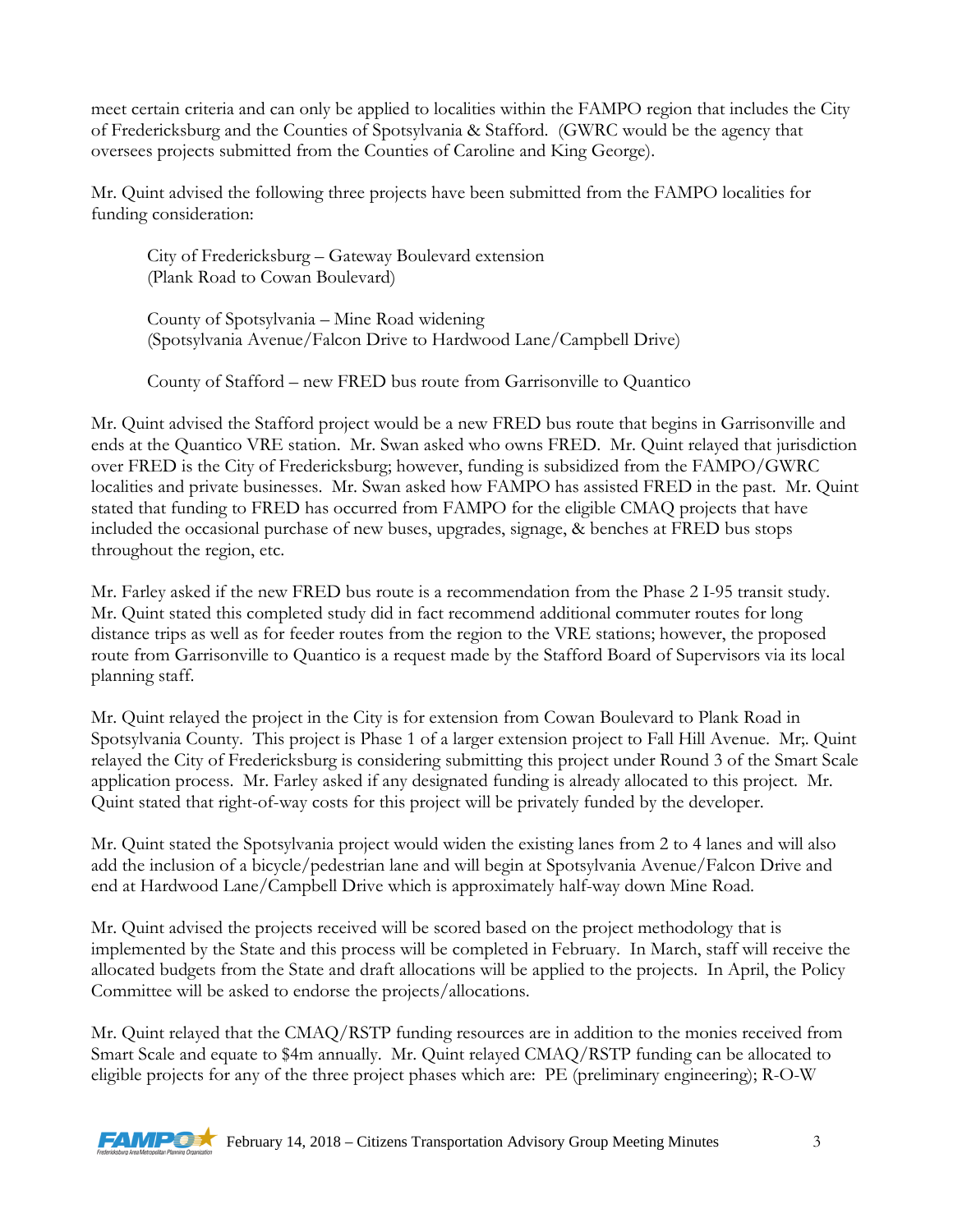(right-of-way costs) or for the Construction phase. Mr. Quint advised that there is a 5-year max on project start-ups and project completions from CMAQ/RSTP funding.

Mr. Swan stated that as the funding allocations and resources are varied and confusing that he is requesting that at a future CTAG meeting an agenda discussion item be one that provides a clear and concise listing of all the funding sources the region receives; descriptions of what the funding can be used for; a listing of who controls the funds; etc.

Mr. Quint stated this item is addressed in the New Member orientation packet that is included in tonight's agenda packet; however, is also an item that can be discussed in greater detail at an upcoming CTAG meeting.

### **b.) CTAG By-Law Discussion** – Mr. Nick Quint

Mr. Quint advised that at the February Policy Committee meeting, for several reasons, one being there is a number of new locality representatives now serving on the Policy Committee; and secondly, it has been several years since the By-Laws were reviewed and amended, that it was decision by the Policy Committee to review its existing by-laws and make recommendations for edits, etc. to FAMPO staff. Mr. Quint stated the Policy Committee will have discussion of the By-laws on its February agenda and a vote on endorsing them will occur at the March meeting.

Mr. Quit advised that staff felt it could also be beneficial to have existing by-laws reviewed by both the FAMPO Technical Committee and CTAG as well. Mr. Quint asked that any amendments, editions, etc. be provided to him by Wednesday, February  $21^{st}$ . Mr. Quint stated that one suggestion that has been made to staff is that CTAG may want to change its name from Citizen Transportation Advisory "Group" to Citizen Transportation Advisory Committee as this would be consistent with the titles of both the Policy Committee and Technical Committee.

Mr. Swan asked if CTAG became a "committee" instead of "group" would it still be subordinate to the Policy Committee or would it have the same level of chain of command. Mr. Quint stated that yes CTAG would still remain as an advisory committee who makes recommendations to the Policy Committee for their review, action, etc.

Mr. Quint stated that another point that may want to be addressed by CTAG is terms of service for CTAG members. Currently, all CTAG members are appointed by their respective board of supervisors and/or by FAMPO (for at-large members). Spotsylvania County is the only locality that sets specific term limits to its members serving on CTAG.

Mr. Quint advised that another item regarding setting a 2-year term limit for CTAG members to serve has also been discussed, with an option of any locality member and/or At-Large member being re-appointed to continue serving once the 2-year term has ended.

There was considerable discussion about pros and cons of setting a 2-year term. Mr. Ek stated that for him personally, there is a lot to absorb on FAMPO in general, the purpose, the involved transportation process, the committees, etc. that he feels a new member needs at least 6-9 months of serving on CTAG to get familiar with the process. If you set and enforce a 2-year term, then by the time a new member

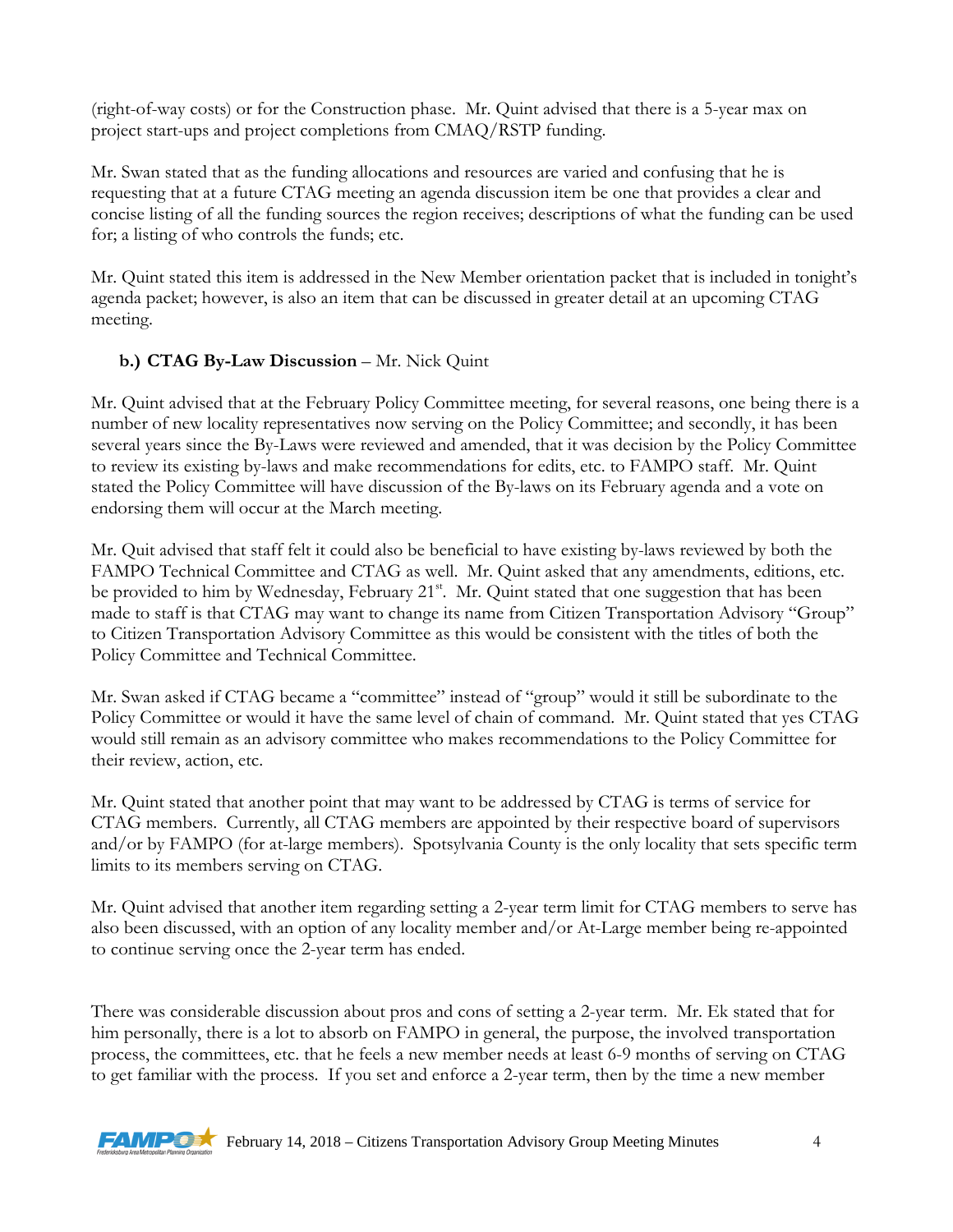becomes vested, it will be almost time to select a replacement. Mr. Ek stated that if a member is appointed from a locality, then it should also be re-appointed by resolution from the same agency and not a specific expiration date enforced.

Mr. Burch asked what would be the purpose of implementing specified terms. Mr. Quint stated setting terms would just be consistent with what Spotsylvania County utilizes. Mr. Swan asked if Spotsylvania County actually enforces this or do they just continue having members serve after the 2-year term has expired. Ms. Donley stated that Spotsylvania County does enforce the term requirements and at times do re-appoint the member to serve another 2-year term; however, also recommends new members to serve after the term expires. Mr. Snyder stated that if a member is re-appointed, then this is really not enforcing a term limit.

Mr. Huie stated that he thinks part of the thinking from Spotsylvania is the reverse aspect – i.e. if you are appointed and have an expiration time to serve and realize this committee is not one where you have expertise, and then you are not committed indefinitely to continue serving. There was committee discussion that at any time a member felt this was not his interest and/or area of expertise the member could submit a written request to both the locality and to FAMPO indicating they were resigning from their appointment.

Mr. Ek stated he sees two aspects  $-1 - a$  term limit shows it is not a long-term commitment if this is not a place of interest where a member wishes to serve; 2 – however, the learning curve is steep and it does take months for someone new to fully understand the mechanics so if a replacement is arbitrally made after the 2-year term expires, then this does not do a locality any favors either.

Mr. Swan stated he is not necessarily opposed to setting term limits as long as an option of being reappointed is included within the original appointment. Mr. Swan stated for him personally, he does see the value of having seasoned and tenured members on the committee.

Mr. Swan stated that he does feel an exit process needs to be implemented as well. Mr. Swan stated that members elected to serve are done so via a resolution from their respective locality and he feels that when a member leaves this appointment – whether from a term expiration and/or personal request, that a resolution from the same board should be provided to the member thanking them for their service on the CTAG committee.

Mr. Farley stated that with his desire to save paper, he does not feel a written letter of thanks is necessary for a member who no longer will be serving. Mr. Farley stated the satisfaction should be your initial appointment and the satisfaction of knowing you contributed while serving and if this is not good enough, then too bad.

Mr. Swan stated that once he leaves Stafford County and eventually will be re-locating to upstate New York, that he would like to have something in writing to show that he has in fact served on a regional transportation committee here as he may very well desire to do so in another area and thinks a written letter of service is a good attachment for a resume.

Mr. Dave McLaughlin stated that as far as the by-laws go, all CTAG can do is request that the Board of Supervisors/City Council provide a written acknowledge of service but CTAG cannot mandate this be enforced.

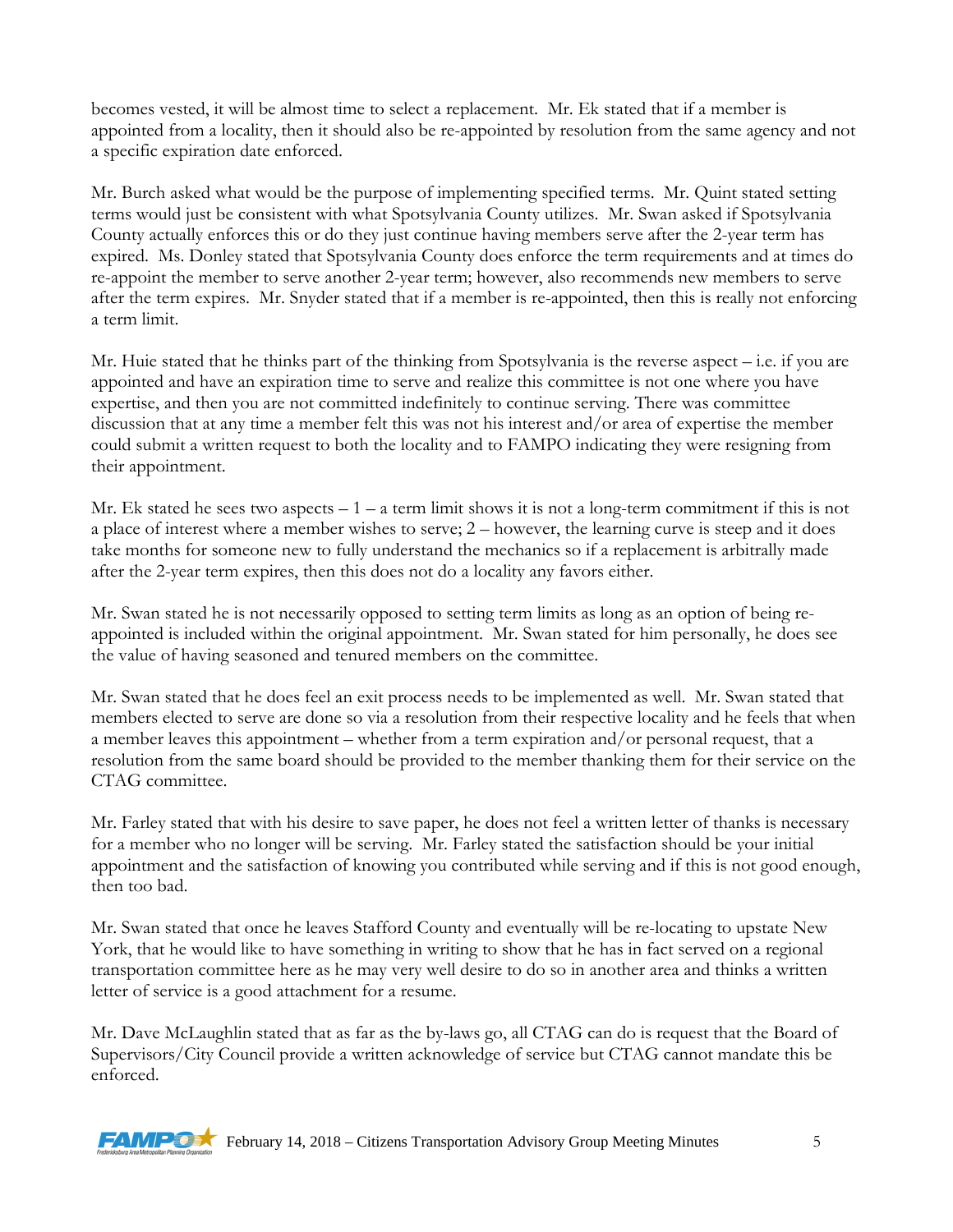Mr. Ek stated maybe this is a good middle of the road endeavor – we can recommend a more structured transitional process for the localities when an appointed member leaves. If a re-appointment is not made within 90 days, maybe CTAG can reach out to a locality advising of the vacancy and ask that a list of interested candidates be provided to CTAG for follow-up.

Mr. Burch stated that maybe instead of implementing a set term of service, that maybe a request could be made that just a term is set and at which time the locality can either chose to re-new or replace a member.

Mr. Swan stated that recently Stafford County has lost 3 three representatives and to his knowledge none of them have been replaced. Mr. Swan stated that having only minimal representation from a locality is not sufficient.

Mr. Snyder stated that he does feel it is more effective for CTAG to have a representative appointed from each voting district because issues affecting one area of a county may not be the same for other areas – i.e. rural versus urban may have totally different concerns.

Mr. Dave McLaughlin stated that if a member is appointed by an organization then it is up that locality to keep track of member attendance, re-appointments, filling vacancies; etc. Mr. Dave McLaughlin asked who controls and appoints At-Large members. Ms. Donley advised that FAMPO is in charge of selecting/appointment At-Large members.

Mr. Swan stated that everyone has received a copy of the existing CTAG by-laws and will ask that FAMPO forward a copy to members absent tonight. Mr. Swan stated that many concerns were expressed at tonight's meeting. Mr. Swan stated that by-law revisions are occurring for the other FAMPO committees as well (Policy & Technical) so he is asking that CTAG members spend some time reviewing the existing by-laws and provide feedback to staff so revisions, amendments, edits, etc. can be effectively included and/or removed if needed.

# **c.) 2045 Long Range Transportation Plan (LRTP) Update** – Mr. Nick Quint

Mr. Quint advised the LRTP is the most important document staff is responsible for and is a document that has at least a 20-year horizon time frame. Mr. Quint stated the current update is a 30-year update with a base year of FY2015. Mr. Quint stated that staff looks at how the region is expected to grow over the life of the plan; where the growth areas are expected to occur; and what transportation needs would be required in order to accommodate the expected regional growth. Mr. Quint stated that staff then takes the plan updates a step further by including revenue projections from VDOT to evaluate what can realistically get funded during the life of the plan. Mr. Quint stated this part of the LRTP is referred to as the Constrained Long Range Plan (CLRP).

Mr. Swan asked for clarification of "constrained". Mr. Quint stated that this refers to fiscally constrained projects that can be paid for within the allocated budget the region will receive. Mr. Swan stated so when you have the projected funding allocations, projects are selected accordingly. Mr. Snyder stated the region may have a long list of potential projects that are needed; however, staff has an estimated budget being received and then the project lists will need to be amended to meet the budget revenues expected.

Mr. Quint stated that the recent changes that have occurred as a result of the Fred Ex agreement the State signed with TransUrban could result in the region receiving additional funding.

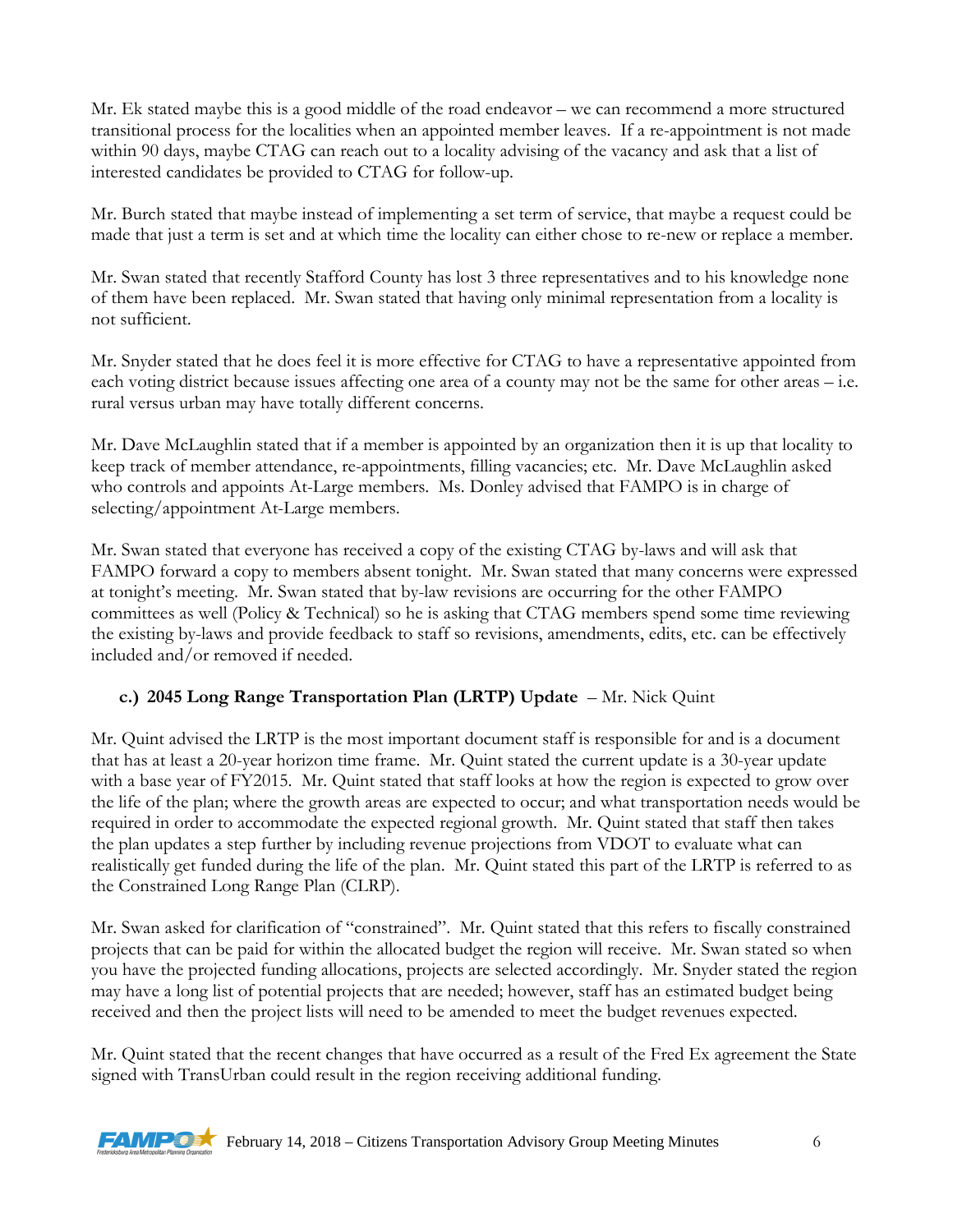Mr. Quint stated the northbound Rappahannock River Crossing project will now be fully funded as a result of the recent agreement with the State/TransUrban. However, at this time, it still remains to be seen how any additional/surplus funds will be re-allocated. Mr. Quint stated that staff was able to incorporate these revised changes into the LRTP update so now have been able to fund more I-95 improvement projects.

Mr. Quint relayed the constrained long range transportation projects have also been refined as a result of the new State agreement with TransUrban and will be included within the 2045 LRTP update. Mr. Quint stated the recommendations received from the I-95 Phase 2 highway study will also be included in the 2045 LRTP update.

Mr. Quint provided some background comparison on the FY2040 LRTP in regard to the funding allocated by the State then versus what is to be expected to be allocated for the FY2045 plan.

For 2040, the region was to receive \$946m for additional highway capacity expansion projects. However, now in the life of the 2045 plan, we are looking at receiving \$761m which results in a significant deficit of \$185m.

Mr. Snyder asked if the FY2040 funding includes or excludes the specialized funding designated for the southbound and northbound I-95 Rappahannock River Crossing projects. Mr. Quint stated the funding for these projects is not included in the figures referenced above. Mr. Snyder asked then why is there now a \$200m reduction.

Mr. Quint advised the southbound/northbound river crossing projects were contained within the CLRP for FY2040 but the funding was not going to be received until the southbound project was fully funded through Smart Scale with the understanding that eventually the northbound would be fully funded as well.

Mr. Snyder stated he was thinking the deficit was due perhaps to the southbound/northbound river crossing projects being included, then got expended, therefore now not available for FY2045 so he is having difficult in understanding where the delta comes from.

Mr. Quint advised the region receives revenue projections from VDOT, DRPT and the localities and VDOT is not anticipating in the future out years to receive as much revenue as we received in the past.

Mr. Snyder asked if this revenue loss is as a result of the reduction of gas taxes. Mr. Quint concurred this was one factor; however, reduction of federal funds is also a factor so across the board a \$150m decrease is anticipated.

Mr. Snyder asked what year dollars are both of these in and are they based on FY2015 dollars. Mr. Quint stated this was a good question and one he would need to get clarification on from Mr. Agnello. Mr. Quint stated he would follow-up with an answer to this question at the March meeting. Mr. Quint advised FY2045 is in 2018 dollars.

Mr. Snyder stated that hopefully these are not venure dollars because if this is the case the financial outlook is even worse than what is shown in tonight's agenda packet information. Mr. Snyder stated the

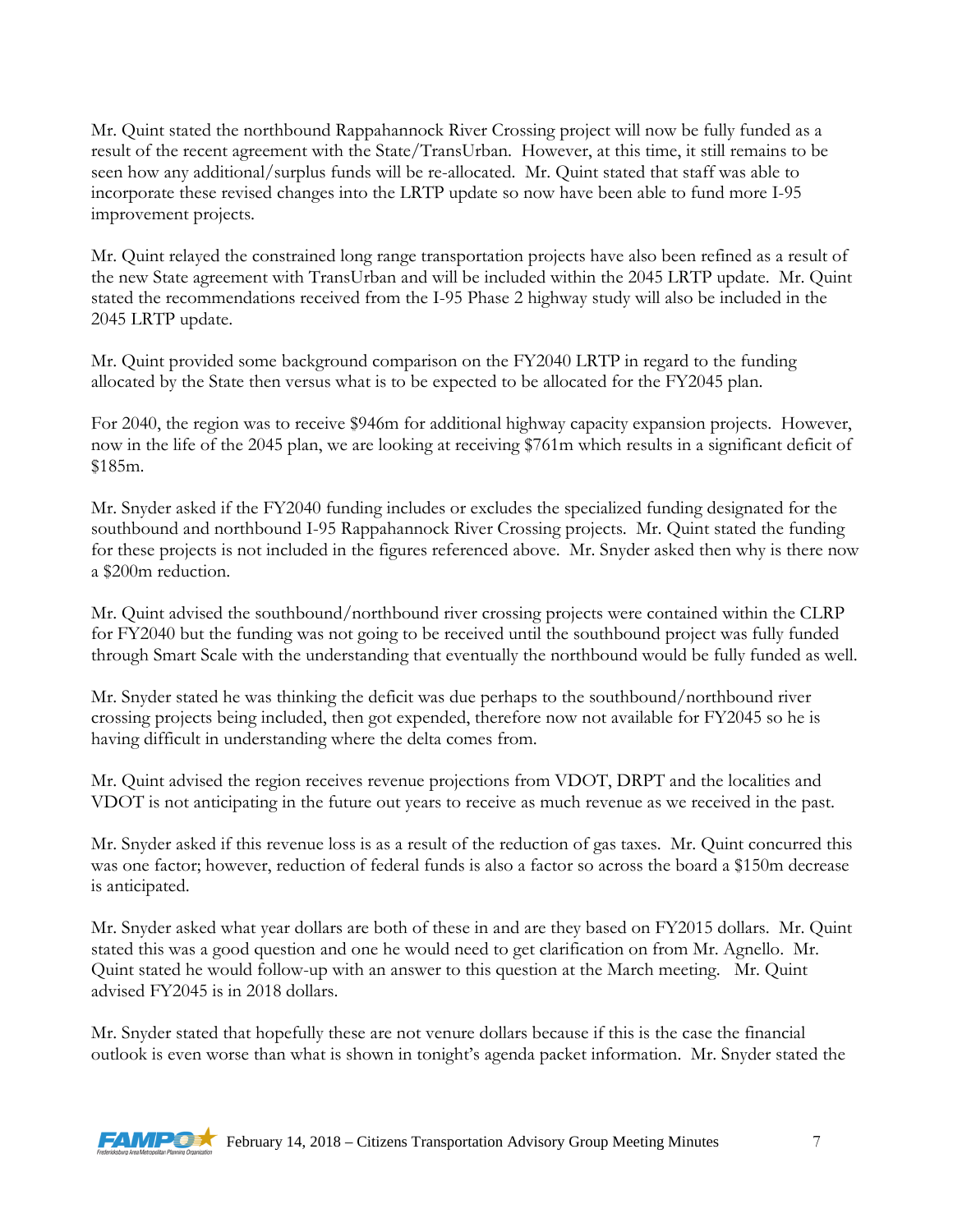fiscal year dollars should not be reflected in a graph as the one presented in tonight's packet and should not be shown in a comparison chart but instead shown as singular dollars.

For clarification, Mr. Burch stated this year's dollars are the value of the dollar right now versus what the projection of what the dollar will be worth in twenty-plus years. Mr. Snyder stated the difference is that the current year dollars are what they are; however, a venure dollar has an agreed percentage escalation factor included. There is usually an assumed state/federal approved escalation factor per fiscal year. Mr. Snyder stated that whenever budgets are provided the assumed inflation rate for out years, i.e. FY2019, 2020, 2021, etc. are also included.

Mr. Ek stated so an FY2030 inflation dollar would be worth less than an FY2018 dollar. Mr. Snyder stated yes correct in terms of actual buying power but in terms of revenue, it is actually worse. If we are anticipating that gas prices increase and the gas tax is 3% and it will cost \$10 per gallon in 30 years, then we should be making a lot more revenue dollars because the rate is based on an inflationary dollar amount. Mr. Snyder stated that whenever revenues go down, your drop in actual revenue spending power is much less.

Mr. Wood asked for the life of the study, does it take into account any dollars coming back into the United States from the recent tax act passed and was this included? Mr. Quint stated the plan was approved prior to the tax act being passed.

Mr. Swan stated these projections also do not include infrastructure initiatives that are prevalent so this would require that something has to be done between now and FY2030. Mr. Burch stated the news release today stated there was a big increase of revenue. Mr. Farley stated this was not reported as such in today's paper. Mr. Burch stated that unless he miss-heard the news release, it stated that last month's revenues exceeded expenses and were higher than anticipated. Both Mr. Swan & Mr. Snyder stated that adding a footnote as to why the delta exists due to a "rolling" window would be helpful for clarification purposes.

Mr. Quint stated the total of \$1.25b listed for constrained projects includes everything – those projects fully funded plus all additional highway expansion capacity projects. Mr. Quint stated in the first six years of the plan, we will receive significantly more funding per year than is reflected in the analysis.

**i.** Draft 2045 LRTP project list update

Mr. Quint advised that as a result of the I-95 Phase 2 corridor study that is near completion, here are some of the top project needs and recommendations from the study:

- 1 I-95 southbound widening to 4 lanes from mile marker 128.7 to Exit 126 – this will result in replacement of Harrison Road bridge with new 4-lane bridge & bike/ped accommodations
- 2 I-95 northbound River Crossing project this study revealed that addressing I-95 southbound is a larger need so this would be project FAMPO is looking to submit for Smart Scale selection consideration – this

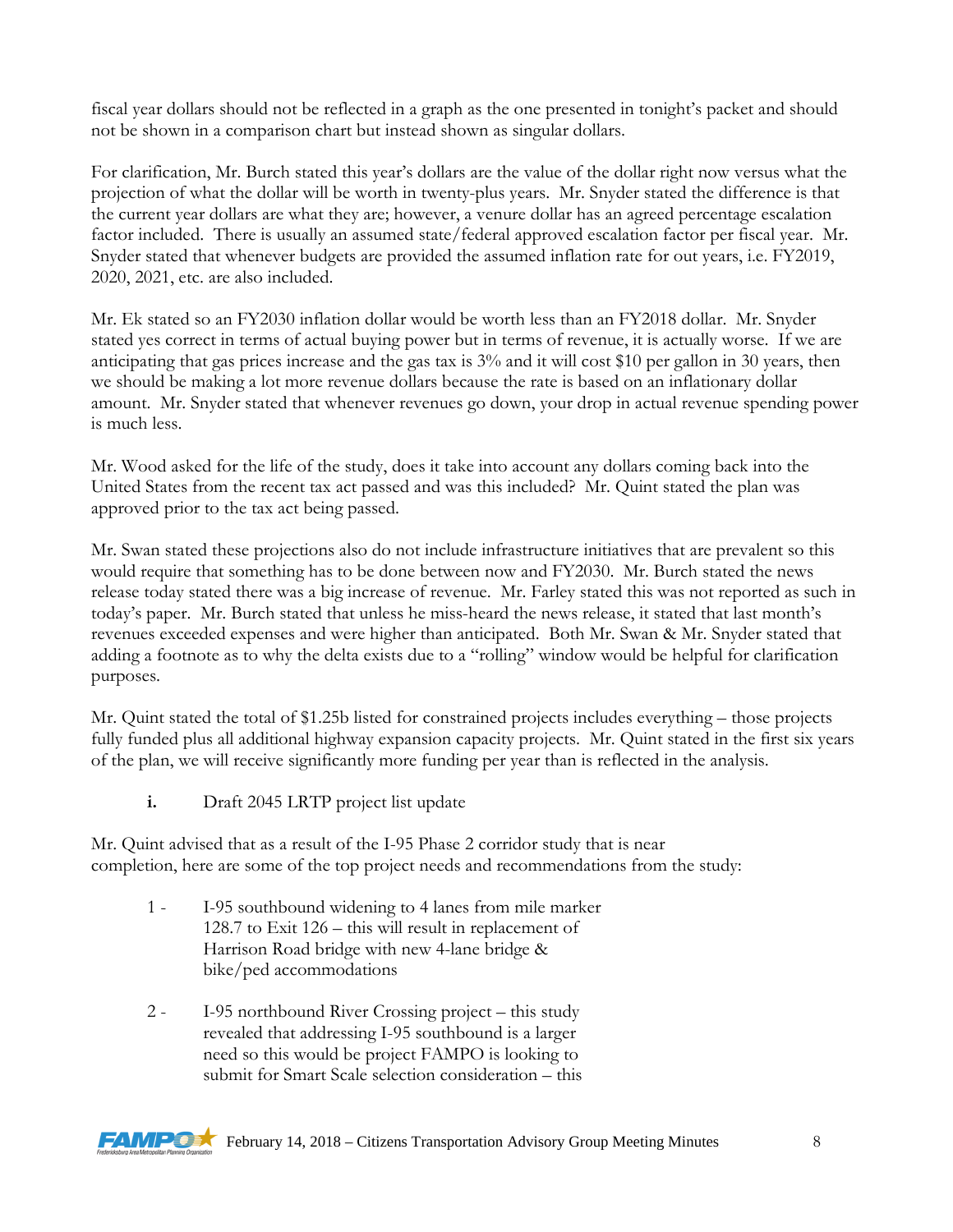project will include interchange improvements at Rt. 17, off-ramp improvements to eastbound of Rt. 3, & general purpose lane widening to 4 lanes from Exit 133 to Exit 136

- 3. I-95 northbound widening this is the compliment project to project number one
- 4. New I-95 Access at Celebrate VA South at rest area this would result in a new access point at Carl D. Silver & Gordon W. Shelton roadways
- 5. Commuter lot improvements region-wide

Mr. Quint advised the 2045 LRTP draft project list includes 271 total projects & does not include studies with a total project cost estimate of \$6.9b. The numbers of projects in the Constrained Plan are 113 which also include 8 projects for designated funding for preliminary engineering phases or studies with an estimated cost of \$2b. A the number of unfunded projects are 210 and does not include studies with an unfunded estimate cost of \$5.6b and all numbers are in FY2018 dollar values and does not include projects from either Caroline or King George counties.

Mr. Quint advised the LRTP public involvement schedule is as follows:

Resolution authorizing Public Involvement – to be submitted to FAMPO Policy Committee meeting for endorsement on February 26<sup>th</sup>

Public Comment Period to begin on March 13<sup>th</sup> & end on April 11<sup>th</sup>

Public Meeting to be held at GWRC at 6:00 p.m. on March  $15<sup>th</sup>$ 

Public Hearing to be held at GWRC prior to FAMPO Policy Committee meeting on April  $16<sup>th</sup>$ 

**ii.** Resolution No. 18-18, Directing that a public comment period & public hearing be held prior to the adoption of the 2045 LRTP

Ms. Donley advised that on the first day of the public hearing, March 13<sup>th</sup>, there will be a public forum held in the Jepson Center at the University of Mary Washington. Ms. Donley stated this will be a transportation forum and the public is invited to attend. Ms. Donley stated that as more information is received, it will be distributed to committee members.

Upon motion by Mr. Snyder and seconded by Mr. Wood, with all concurring, Resolution No. 18-18 was endorsed by CTAG with a recommendation that it be adopted by the FAMPO Policy Committee at the upcoming February  $26<sup>th</sup>$  meeting.

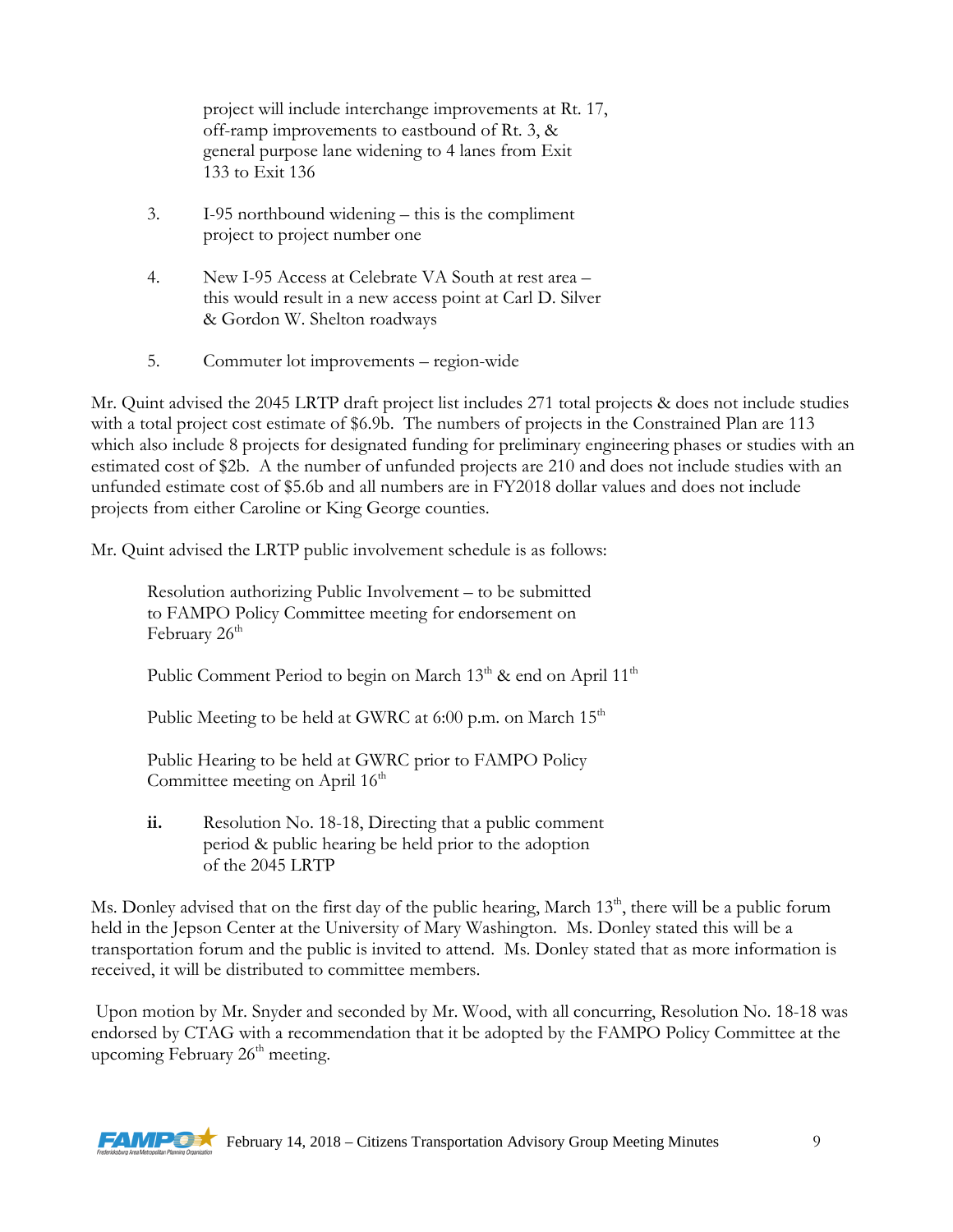# **d.) Smart Scale Update and Project Discussion** – Mr. Nick Quint

Mr. Quint advised that from now until April, staff will be having discussion with Policy Committee to finalize projects to be submitted for Round 3 of the Smart Scale consideration process. Mr. Quint relayed staff will also continue to work with the member jurisdictions to ensure duplicate projects are not being submitted, etc.

Mr. Quint advised that on May 14<sup>th</sup> VDOT will be hosting a regional forum to discuss regional smart scale projects. Mr. Quint stated this type of forum has been conducted in the past by VDOT and will be similar in nature. The forum will be held in the VDOT District Auditorium and meeting time is not designated at this time. Updates will be forwarded to committee members once staff is updated accordingly.

Mr. Quint relayed that request will be submitted to both FAMPO/GWRC at the May committee meetings for endorsement and approval of the regional candidate projects that will be moved forward. In June, FAMPO/GWRC will be asked to endorse and approve the Local District Grant Smart Scale projects.

**i.** Updated Matrix of Regional Projects

Mr. Quint advised the FAMPO/GWRC projects for consideration in today's agenda packet has had minimal changes since the last meeting. Mr. Quint stated the I-95 northbound river crossing project which was previously the number one project in the region has now been removed as a result of the recent State announcement. Mr. Quint stated staff will be looking to the Policy Committee for more direction as to whether another project will be re-considered at the upcoming February Policy Committee meeting.

Mr. Quint relayed the only new project is the new access point to Central Park from I-95 southbound and northbound Rappahannock River Crossing CD lanes project. Mr. Dave McLaughlin asked if Spotsylvania County is still opposed to this project. Mr. Quint concurred because of the impacts a new I-95 access point could have on traffic on River Road.

Mr. Huie stated you would have people exiting off of I-95 and cutting through River Road rather than staying on Route 3. Mr. Huie stated that possibly a solution to this would be to reduce the speed limit on River Road to 30 mph or lower and vigorously enforce the speed limit reduction which then would discourage utilization and have motorists to continue to stay on I-95 and go around the access point.

Mr. Ek asked if we know when the Route 301/207 VDOT study will be completed. Mr. Quint stated that VDOT does not think the study will be completed until the May/June timeframe but are trying to accelerate some of the projects so they potentially could be ready for submission in this round of the Smart Scale process. Mr. Quint stated that some preliminary recommendations have been released at public meetings and meetings with both Caroline/King George staff. Mr. Swan requested that once the study has been completed that a meeting/presentation be given to CTAG at that time.

Mr. Farley stated that implementing congestion pricing is the only alternative that has been proven to work in other states. Mr. Farley stated that unfortunately due to political reasons, the elected officials are not going to proceed with this option unless they are forced to do so. Mr. Farley stated this is why a

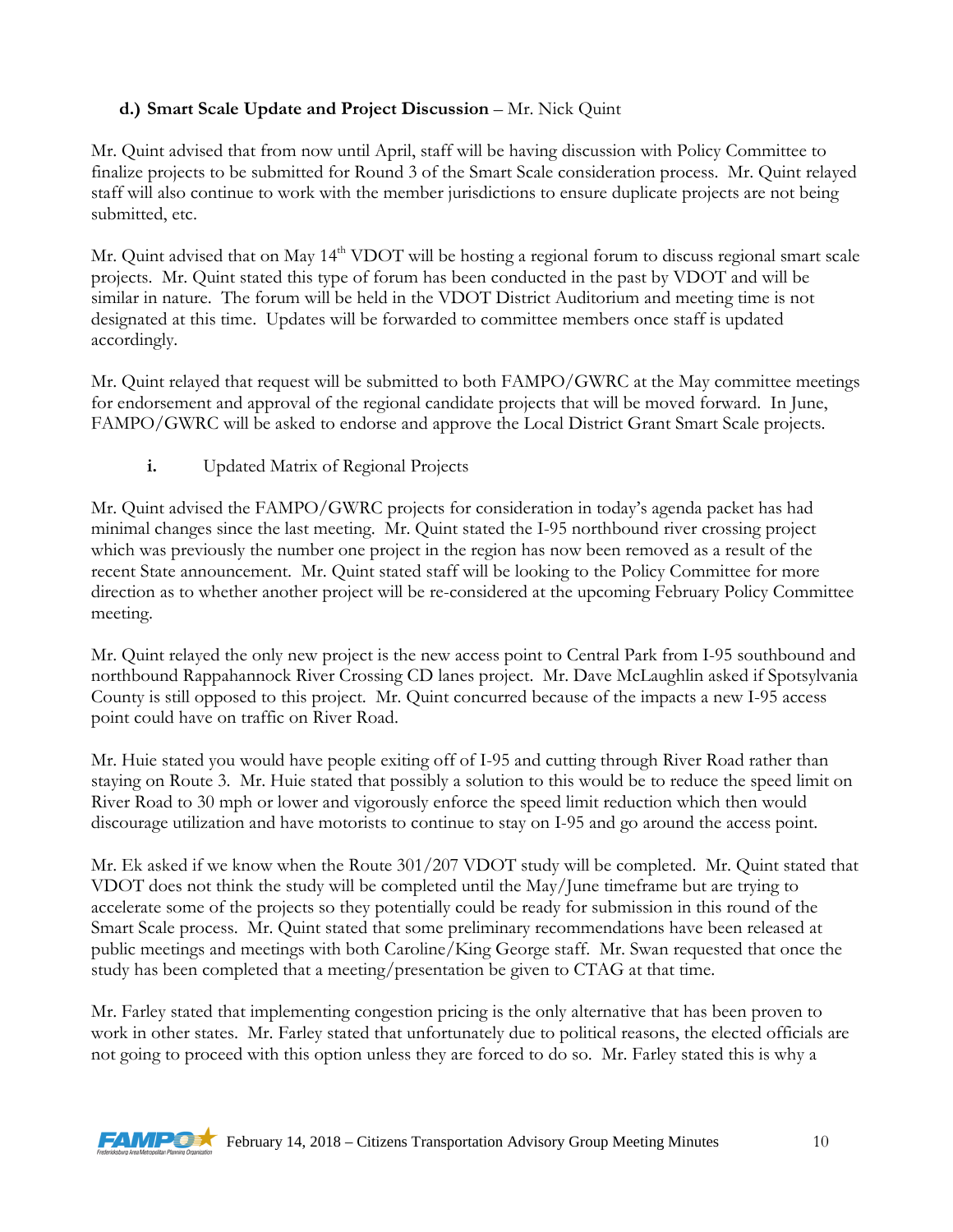citizen group such as CTAG is important because they can push the issue without any political ramifications.

Mr. Farley stated it has been proven that congestion pricing requires developers to pay for transit, etc. and this is the best way to overcome the transportation hurdles the region has. Mr. Huie asked how is congestion pricing implemented. Mr. Farley sated it operates the same way revenues are collected today for usage on the HOT lanes.

Mr. Swan stated drivers utilize the HOT lanes and then receive a bill for utilization based on gantry passage. Mr. Snyder stated this becomes a privacy issue because you essentially are being tracked by a gps system to your car and literally tracks everywhere you go. Mr. Swan stated there must be different alternatives. Mr. Farley asked him to name one.

Mr. Swan stated that implementation of truck/service plazas on the interstate that are privately funded are a good way to generate revenue to a state. Mr. Swan stated these systems are in place in other states and have proven to provide a steady and consistent source of revenue to the state.

Mr. Ek stated that implementation of service plazas would not only provide service areas for truckers but would also capitalize on those travelling throughout the I-95 corridor. Mr. Ek stated that currently there are no service plazas on the I-95 corridor from the beltway to the welcome center in Virginia so the opportunity for this to be successful is there.

Mr. Ek stated the issue with congestion pricing is that it affects those who are travelling the furthest who are also lower-income households that are going to job sites that pay more. People who are trying to get into a \$15.00 an hour job from Social Services/Human Services agencies are the ones who would bear the brunt of congestion pricing being implemented.

Mr. Farley stated then this concept would discourage commuters for working outside of the region. – they would need to either quit the job up north and work closer to a job site or keep the higher paying job and pay to use the road.

Mr. Ek stated the cost of housing in areas where jobs pay more makes if financially unfeasible for citizens to live and work in the same area. Mr. Ek stated the jobs closer to the citizen's home pays \$8.00 an hour.

Mr. Farley stated that either way, the goal would be accomplished by getting more cars off of the roads. Mr. Farley said it is just tough if the only available jobs pay \$8.00 an hour and this shows the consumer that not everything is fair. Mr. Swan stated that even if citizens work in the region, they still would have to drive, even locally, to a job site so would be making less money and still not coming off of the road.

Mr. Swan asked if there had been any updates on the economic development study the Policy Committee is pursuing. Mr. Swan stated this committee is composed of policy committee members who are conducting a study to see if federal government agencies are interested and/or willing to re-locate their offices out of the DC area to areas further south.

Mr. Farley stated there is a complication with this committee – initially, it was to be led by FAMPO and then transferred over to GWRC leadership. Mr. Farley stated that now GWRC has said they do not want

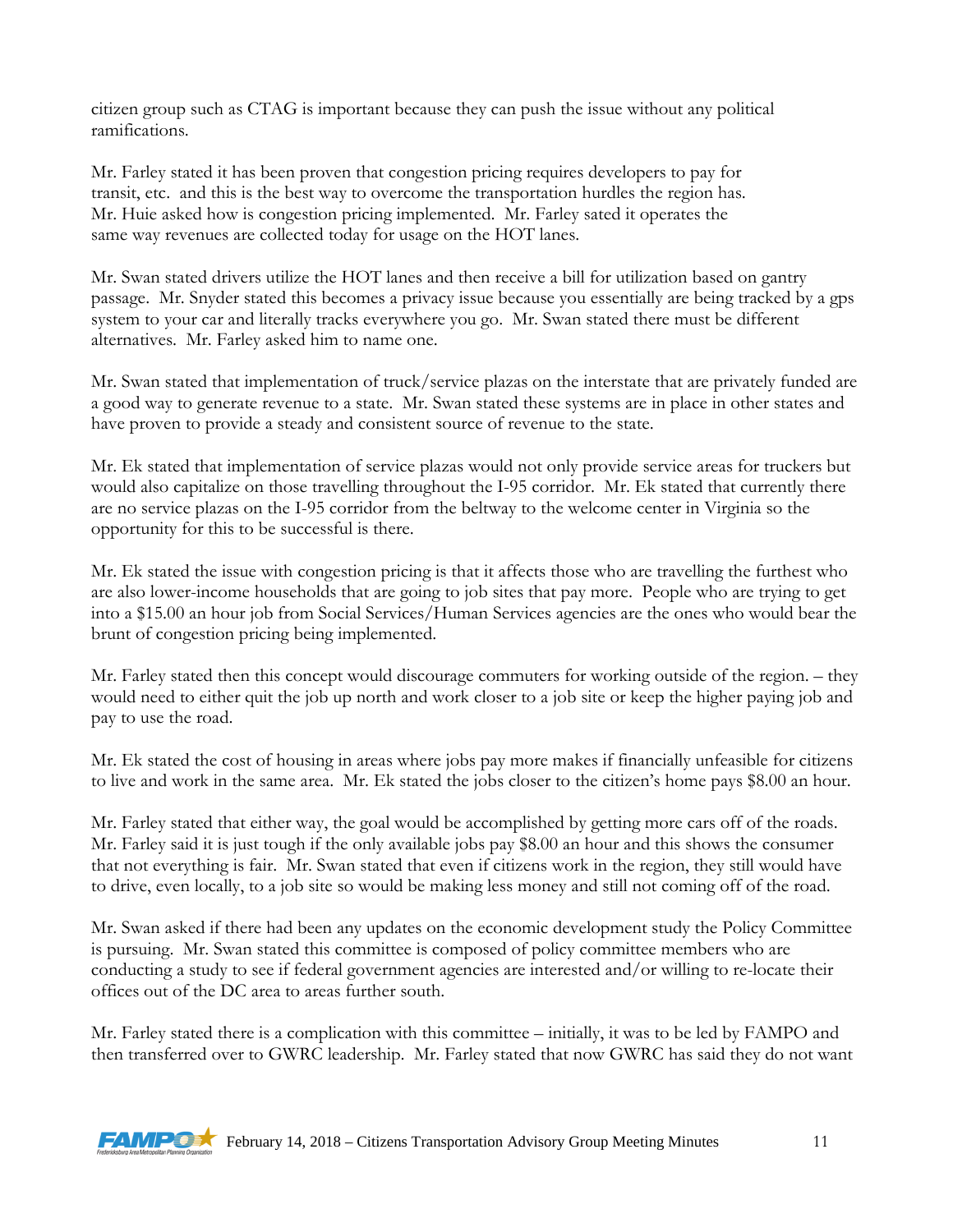to host the endeavor. Mr. Quint advised that this information was incorrect and it is still being a GWRC initiative to include both the counties of Caroline and King George to have voting input into the process.

Ms. Donley advised that currently the economic development study committee has not conducted its first meeting and a replacement member for Ms. Sellers has also not been designated. Mr. Swan asked if nonaffiliated and non-elected members would be asked to serve on the committee. Mr. Quint stated as of now, the committee is a policy committee study group and only includes elected officials serving as committee members.

Mr. Swan stated he would like to know what other mpo's and states are doing in regard to the modeling done by FAMPO. Mr. Swan stated he has no comparison whether the models used here are good, mediocre, poor, etc. Mr. Swan stated he felt the region has studied everything it could possibly study within a 100 mile radius and he personally stated he was a modeling fan instead of a study fan. Mr. Swan stated that he would like at an upcoming CTAG meeting to have a presentation from staff or others in regard to studies that have been completed within the region. Mr. Swan stated he would like to see a break-down of what the study was for; who paid for the study; the cost of the study; the study results; what policy decisions resulted from a specific study being completed; did the region get a dollar return on the studies completed, etc.

Mr. Swan also encouraged CTAG members if they have spare time to go on the web-site and look at other MPO's CTAG organizations, MPO web-sites, etc. because he said the ones he has reviewed have provided a good source of information. Mr. Swan stated the different mpo websites offer different options/alternatives that have worked somewhere else and could also be effective here.

Mr. Quint stated the three regional projects that will be submitted are as follows:

City of Fredericksburg – previously had submitted a widening project on William Street – have now revised this project to include a widening on Lafayette Boulevard to the city limits at the Blue/Gray parkway

County of Spotsylvania – Germanna Point Drive extension and operational improvements on Lansdowne Road

County of Stafford – Transit/TDM – some additional bus routes have been added

### **Correspondence**

Mr. Quint advised that included in tonight's correspondence category are the following letters: FAMPO input on use of Fred Ex funding for I-95 corridor improvements as a result of the state announcing the northbound river crossing project would be fully funded. This letter was forwarded on February  $7<sup>th</sup>$  to the Honorable Shannon Valentine in the Secretary of Transportation office. The second letter was also submitted to Secretary of Transportation's office with a request for the State to conduct an ITS/ICM study for the I-95 corridor from I-495 to Massaponax area in Spotsylvania County.

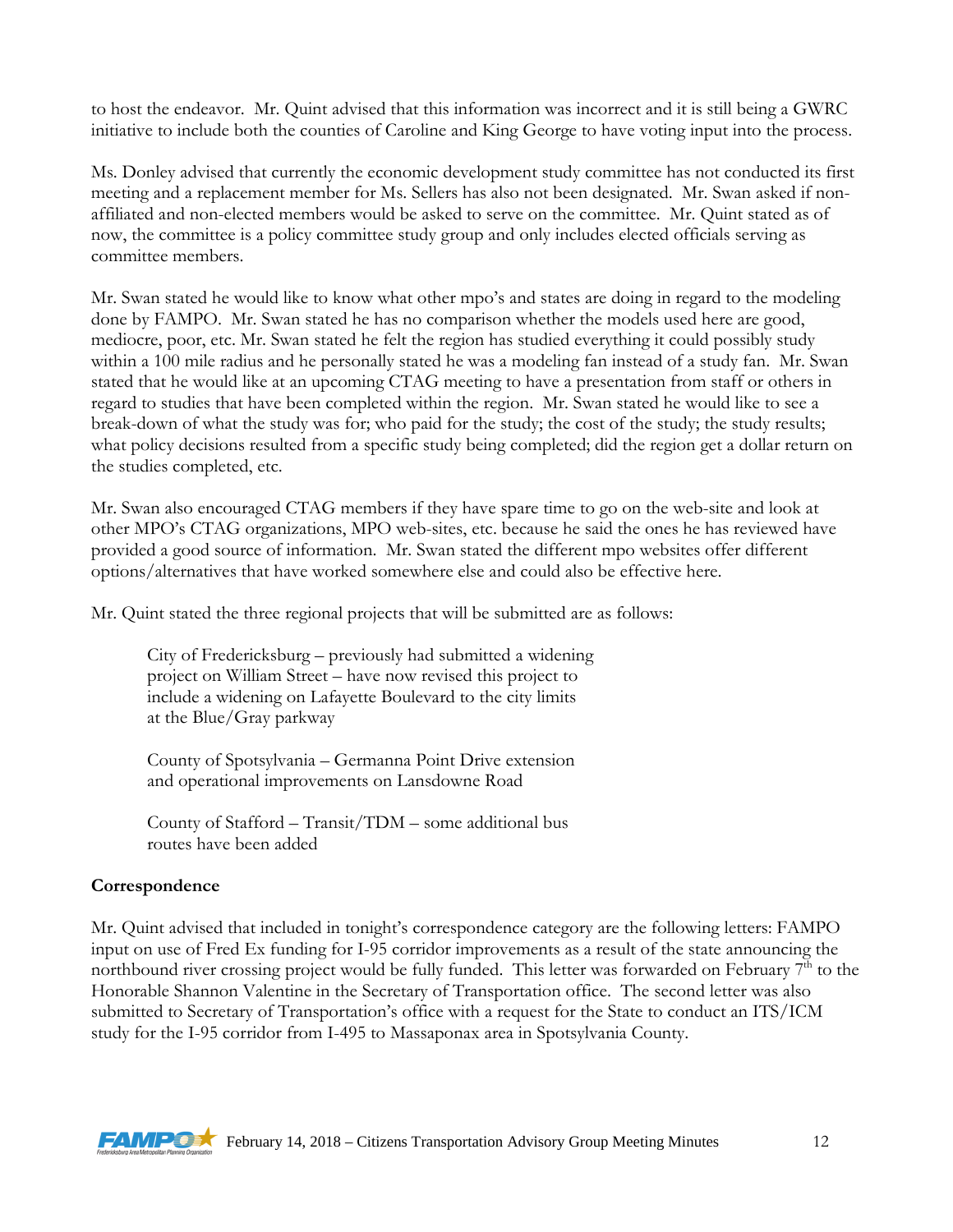Mr. Quint advised that also included is the response from the State in regard to request an ITS study be considered. Mr. Quint stated that a study on this topic is already underway; however, slightly dated, as travel data utilized is from 2011. Mr. Quint relayed the State is working to re-fresh this study and Ms. Marcie Parker with Fredericksburg District office is the point of contact for information regarding this study and its progress.

Mr. Quint stated that included also are letters of notifications on new CTAG appointments. Lastly, there is correspondence regarding the Harry Nice Bridge project. This is a project being undertaken by the State of Maryland; however, have diligently kept this region apprised as a portion of the bridge repairs will occur at Dahlgren in King George County.

Mr. Quint stated the public comment period for the Harry Nice Bridge project opened on January 18<sup>th</sup> and will close on February  $20<sup>th</sup>$ . Mr. Quint stated that they have a website that is accessible via the FAMPO web page and/or VDOT web page that provides a video on the project. Mr. Quint stated the video is approximately 10 minutes long and gives a lot of information about the project. Mr. Quint advised there is a form provided where citizens can provide feedback.

Mr. Ek stated that as this is a new project, will it have traffic impacts to Dahlgren during the interim. Mr. Quint stated the project is not designed to be a conflict for traffic flow during the interim period as the new bridge is slated to be built parallel to the existing bridge.

### **STAFF REPORT**

Mr. Quint stated that included in tonight's agenda packet is a New Member Orientation manual. Mr. Quint stated many thanks to Ms. Donley for her efforts in compiling this manual. Ms. Donley stated that an upcoming joint new member orientation session is being held at the GWRC office for new Policy Committee members. The meeting will be held on Wednesday, February  $21<sup>st</sup>$  at 6:00 p.m. and the CTAG committee is invited to participate as well. Ms. Donley asked that a head count of attendees be provided to her by Friday, February  $16<sup>th</sup>$ .

### **MEMBER REPORT**

#### Spotsylvania County:

Mr. Snyder stated that he would like to state some observations from tonight's meeting that are strictly "food for thought" items. Mr. Snyder stated challenges continually occur throughout the Commonwealth that are looking at resolving transportation congestion within the region. Mr. Snyder stated that Mr. Farley has stated that congestion pricing is the transportation fix. His analogy of congestion pricing is that it is compared to the cyber-society for an IT expert who will guarantee your company will not get hacked because all he has to do is disconnect one from the internet.

Mr. Snyder stated so the problem with congestion pricing is that it disconnects a region from commerce. Mr. Snyder stated that commerce is the whole reason we exist and have roads. From day one, every road that has been built was put in for commerce use and not personal pleasure or commuting needs but instead to effectively move goods and services.